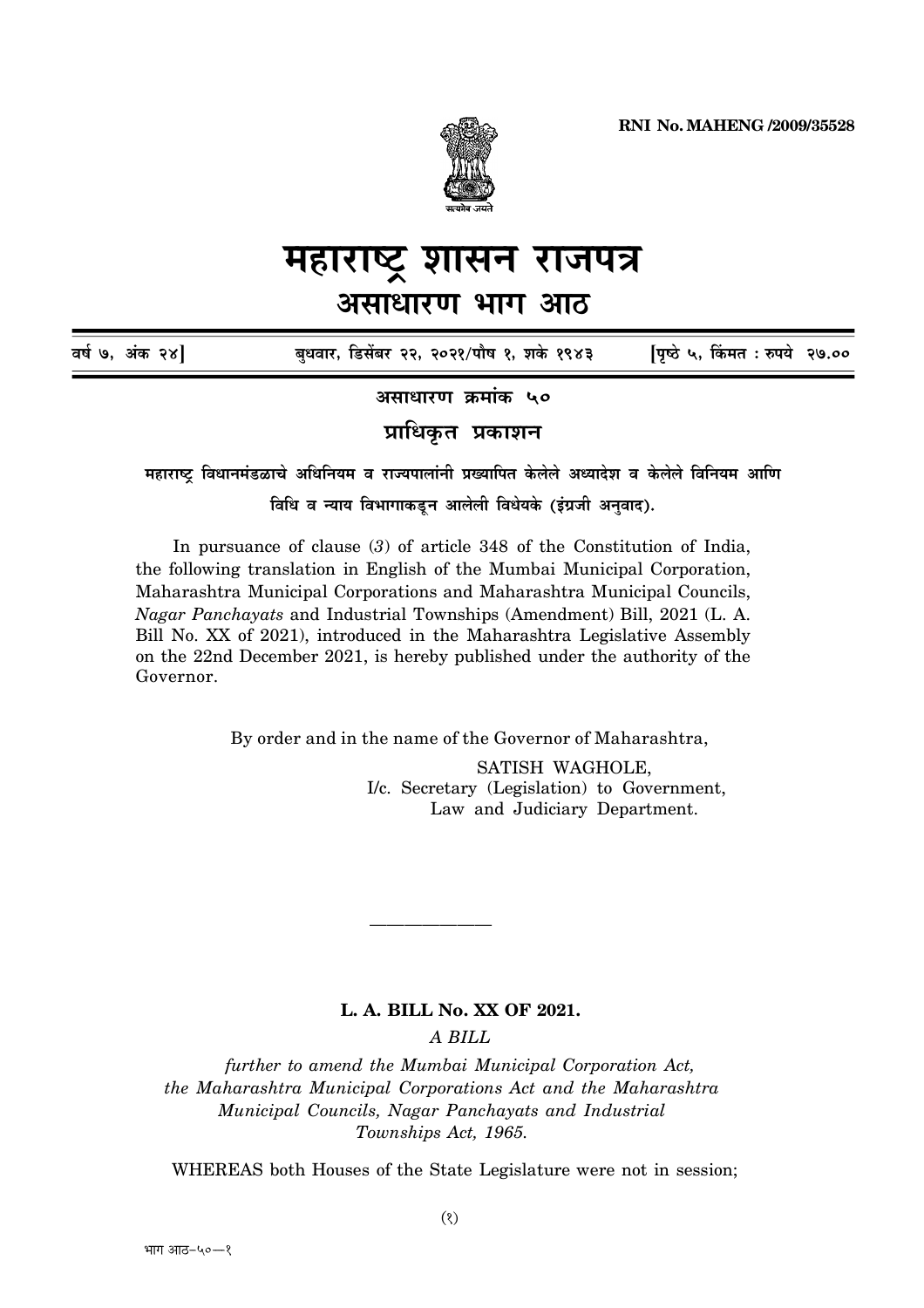AND WHEREAS the Governor of Maharashtra was satisfied that circumstances existed which rendered it necessary for him to take immediate action further to amend the Mumbai Municipal Corporation Act, the Maharashtra Municipal Corporations Act and the Maharashtra Municipal Councils, Nagar Panchayats and Industrial Townships Act, 1965, for the purposes hereinafter appearing; and therefore, promulgated the Mumbai Municipal Corporation, Maharashtra Municipal Corporations and Maharashtra Municipal Councils, Nagar Panchayats and Industrial Townships (Amendment) Ordinance, 2021 on the 1st October 2021;

AND WHEREAS it is expedient to replace the said Ordinance, by an Act of the State Legislature ; it is hereby enacted in the Seventy-second Year of the Republic of India as follwos :-

#### **CHAPTER I**

#### PRELIMINARY.

Short title and 1. (1) This Act may be called the Mumbai Municipal Corporation, commencement. Maharashtra Municipal Corporations and Maharashtra Municipal Councils, *Nagar Panchayats* and Industrial Townships (Amendment) Act, 2021.

(2) It shall be deemed to have come into force on the 1st October 2021.

#### **CHAPTER II**

## AMENDMENT TO THE MUMBAI MUNICIPAL CORPORATION ACT.

Amendment of section 5A of III of 1888.

2. In section 5A of the Mumbai Municipal Corporation Act, in III of 1888 sub-section  $(4)$ , for clause  $(a)$ , the following clause shall be substituted,  $namely:$ 

> "(a) The seats to be reserved for the persons belonging to the category of Backward Class of citizens shall be upto 27 per cent. of the total number of seats to be filled in by direct election in a Corporation and the total reservation shall not be more than 50 per cent. of the total seats in the Corporation ;".

#### **CHAPTER III**

## AMENDMENT TO THE MAHARASHTRA MUNICIPAL CORPORATIONS ACT.

3. In section 5A of the Maharashtra Municipal Corporations Act, LIX of Amendment of section 5A of in sub-section  $(1)$ , for clause  $(c)$ , the following clause shall be substituted, 1949 LIX of 1949.  $namely :=$ 

> "(c) the seats to be reserved for the persons belonging to the category of Backward Class of citizens shall be upto 27 per cent. of the total number of seats to be filled in by direct election in a Corporation and the total reservation shall not be more than 50 per cent. of the total seats in the Corporation and such seats shall be allotted by rotation to different wards in a Corporation :

III of 1888. LIX of 1949. Mah. XL of 1965. Mah. Ord. VI of 2021.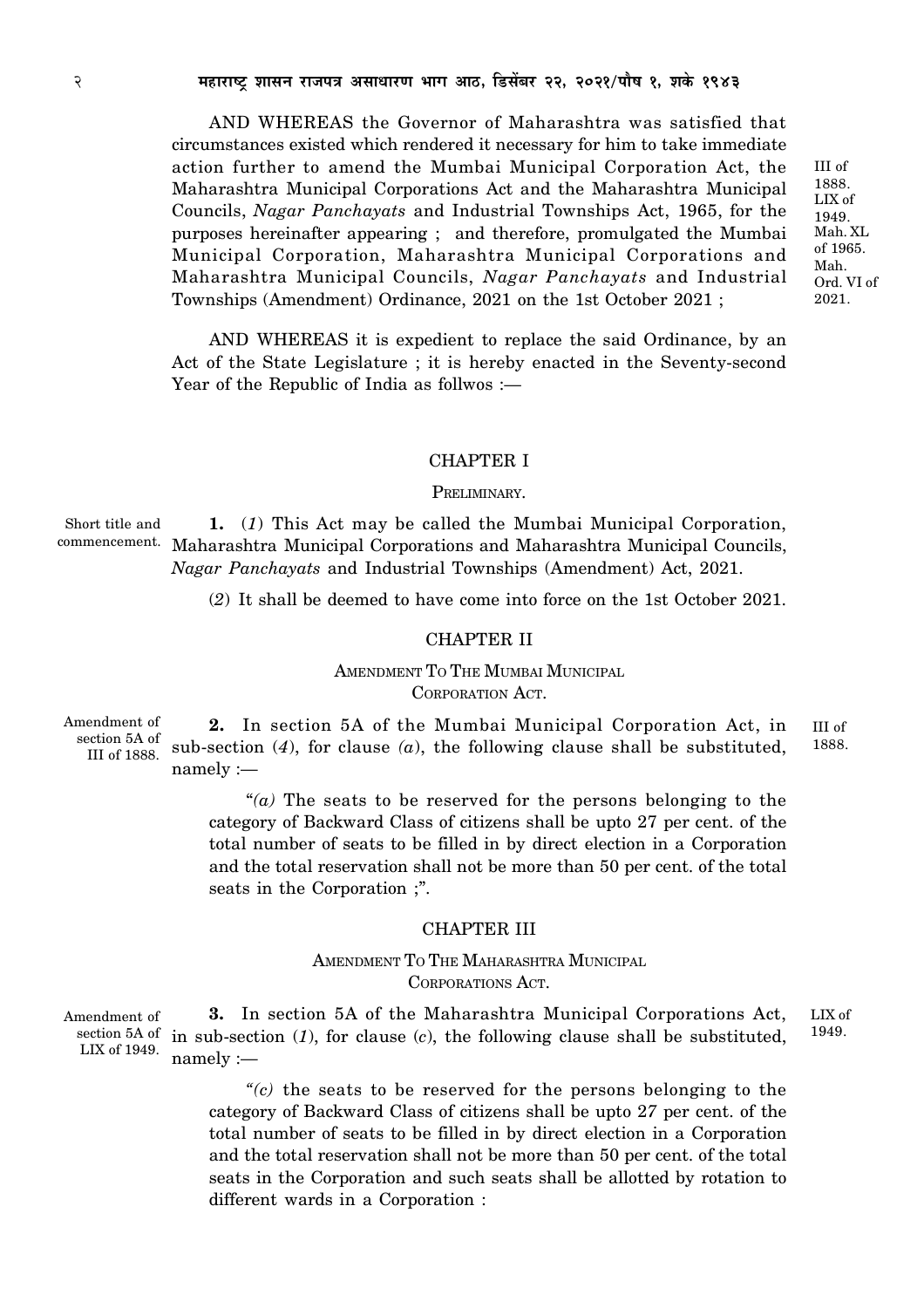Provided that, one-half of the total number of seats so reserved shall be reserved for women belonging to the category of Backward Class of citizens:".

## **CHAPTER IV**

## AMENDMENT TO THE MAHARASHTRA MUNICIPAL COUNCILS, NAGAR PANCHAYATS AND INDUSTRIAL TOWNSHIPS ACT, 1965.

Mah. XL of 1965.

4. In section 9 of the Maharashtra Municipal Councils, Nagar Amendment of *Panchayats* and Industrial Townships Act, 1965, in sub-section (2), for clause section 9 of Mah. XL of (d), the following clause shall be substituted, namely :— 1965.

"(d) the seats to be reserved for the persons belonging to the category of Backward Class of citizens shall be upto 27 per cent. of the total number of seats to be filled in by direct election in a Municipal Council and the total reservation shall not be more than 50 per cent. of the total seats in the Municipal Council:

Provided that, one-half of the total number of seats so reserved shall be reserved for women belonging to the category of Backward Class of citizens.".

### **CHAPTER V**

#### **MISCELLANEOUS**

Mah. 5. (1) The Mumbai Municipal Corporation, Maharashtra Repeal of Ord. VI Municipal Corporations and Maharashtra Municipal Councils, Nagar Mah. Ord. VI *Panchayats* and Industrial Townships (Amendment) Ordinance, 2021, is saving. of 2021. hereby repealed.

(2) Notwithstanding such repeal, anything done or any action taken (including any notification or order issued) under the corresponding provisions of the Mumbai Municipal Corporation Act, the Maharashtra III of 1888. Municipal Corporations Act and the Maharashtra Municipal Councils, Nagar LIX of *Panchayats* and Industrial Townships Act, 1965, as amended by the said 1949. Ordinance, shall be deemed to have been done, taken or, as the case may be, Mah. XL of 1965.30 issued under the corresponding provisions of the relevant Acts, as amended by this Act.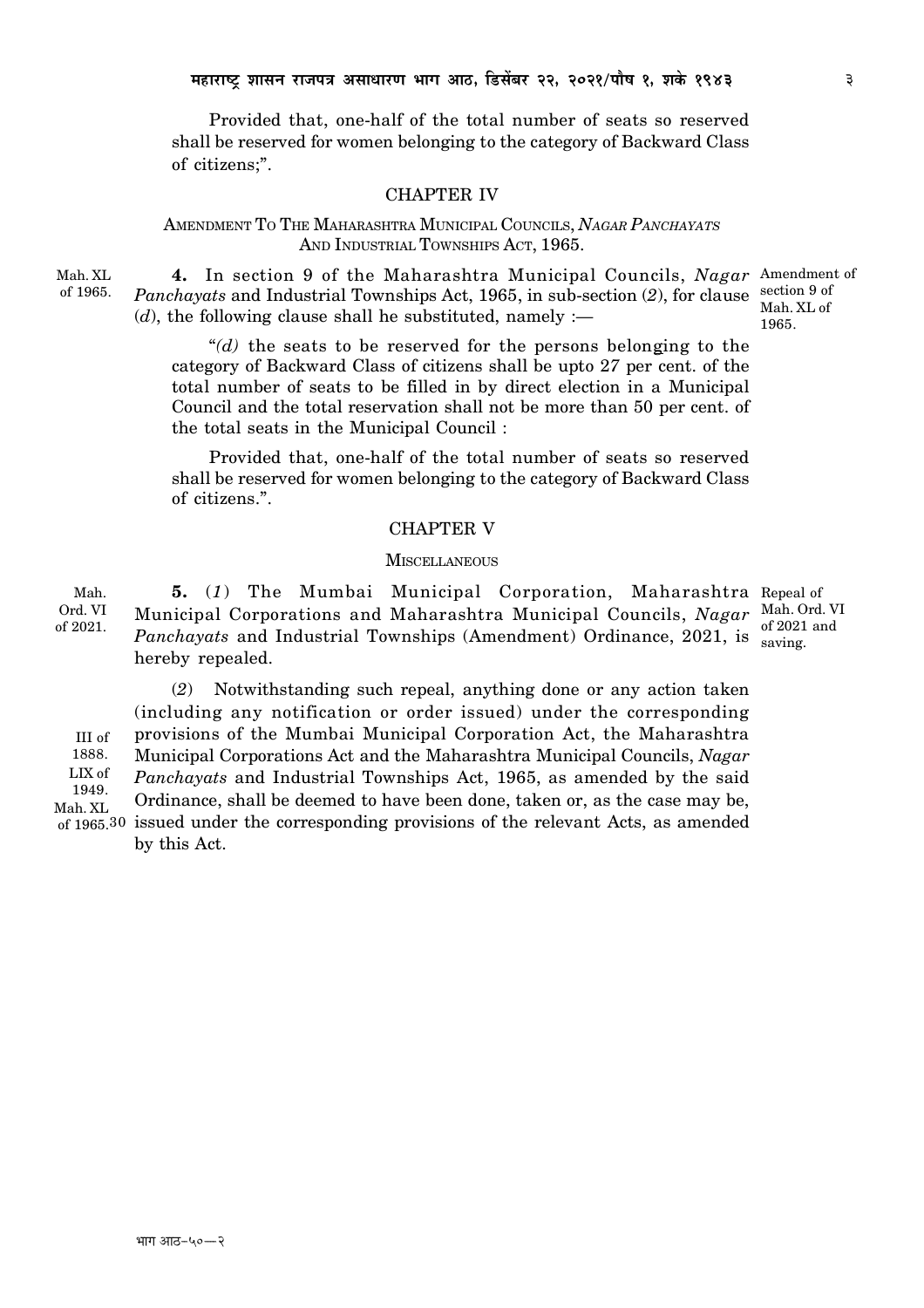#### STATEMENT OF OBJECTS AND REASONS

Section 5A(*4*)(*a*) of the Mumbai Municipal Corporation Act (III of 1888), section 5A(*1*)(*c*) of the Maharashtra Municipal Corporations Act (LIX of 1949) and section 9(*2*)(*d*) of the Maharashtra Municipal Councils, *Nagar Panchayats* and Industrial Townships Act, 1965 (Mah. XL of 1965), provide for reservation of seats in Corporations and Municipal Councils, respectively, for persons belonging to the category of Backward Class of citizens. The said Acts provided for reservation of 27 per cent. for Backward Class of citizens of the total number of seats to be filled in by direct election in the Corporations and Municipal Councils.

2. The notifications dated the 27th July 2018 and the 14th February 2020 and other notifications were issued by the State Election Commission for providing reservation for the persons belonging to the Scheduled Castes, Scheduled Tribes and the category of Backward Class of citizens and accordingly, the State Election Commission has conducted elections of the *Zilla Parishads* and *Panchayat Samitis.*

3. The provisions of section 12(*2*)(*c*) of the Maharashtra *Zilla Parishads* and *Panchayat Samitis* Act, 1961 (Mah. V of 1962) and the notifications dated the 2*7*th July 2018 and the 14th February 2020 issued by the State Election Commission providing reservation exceeding 50 per cent. in respect of *Zilla Parishads* and *Panchayat Samitis* of Districts Washim, Akola, Nagpur and Bhandara were challenged before the Supreme Court in *Vikas Kishanrao Gawali V/s. State of Maharashtra and Ors.* [Writ Petition (Civil) No. 980 of 2019].

The Supreme Court, *vide* its order dated the 4th March 2021, has quashed and set aside the said notifications to the extent that they provide for reservation of seats for OBCs being void and *non est* in law and also directed that the vacancy of seats caused on account of the declaration be forthwith filled up by the State Election Commission with general/open category candidates for the remainder term of the concerned local bodies, by issuing notification in that regard. The Supreme Court has also held that, the reservation in favour of Other Backward Class in concerned local bodies can be notified to the extent that it does not exceed 50 per cent of the total seats reserved in favour of SCs*/*STs/OBCs taken together.

4. In Paragraph 12 of the said judgment, the Supreme Court has held that, the following triple test*/*conditions required to be complied by the State before reserving seats in the local bodies for  $OBCs$ :— (1) To set up dedicated Commission to conduct contemporaneous rigorous inquiry into nature and implications of the backwardness *qua* local bodies, within the State, (2) to specify the proportion of reservation required to be provisioned local body wise in light of recommendations of the Commission, so as not to fall foul of overbreadth; and (3) in any case such reservation shall not exceed aggregate of 50 per cent of the total seats reserved in favour of SCs*/*STs*/* OBCs taken together.

In pursuant of the said judgment, the Government has assigned the said work to the Maharashtra State Commission for Backward Classes constituted under the Maharashtra State Commission for Backward Classes Act, 2005 (Mah. XXXIV of 2006). The Commission will require time to conduct the contemporaneous rigorous inquiry for the said purpose.

5. In the said judgment in Paragraph 28, the Supreme Court has held that, the challenge to the validity of section  $12(2)(c)$  of the 1961 Act is negatived. Instead, that provision is being read down to mean that reservation in favour of OBCs in the concerned local bodies can be notified to the extent that it does not exceed aggregate 50 per cent. of the total seats reserved in